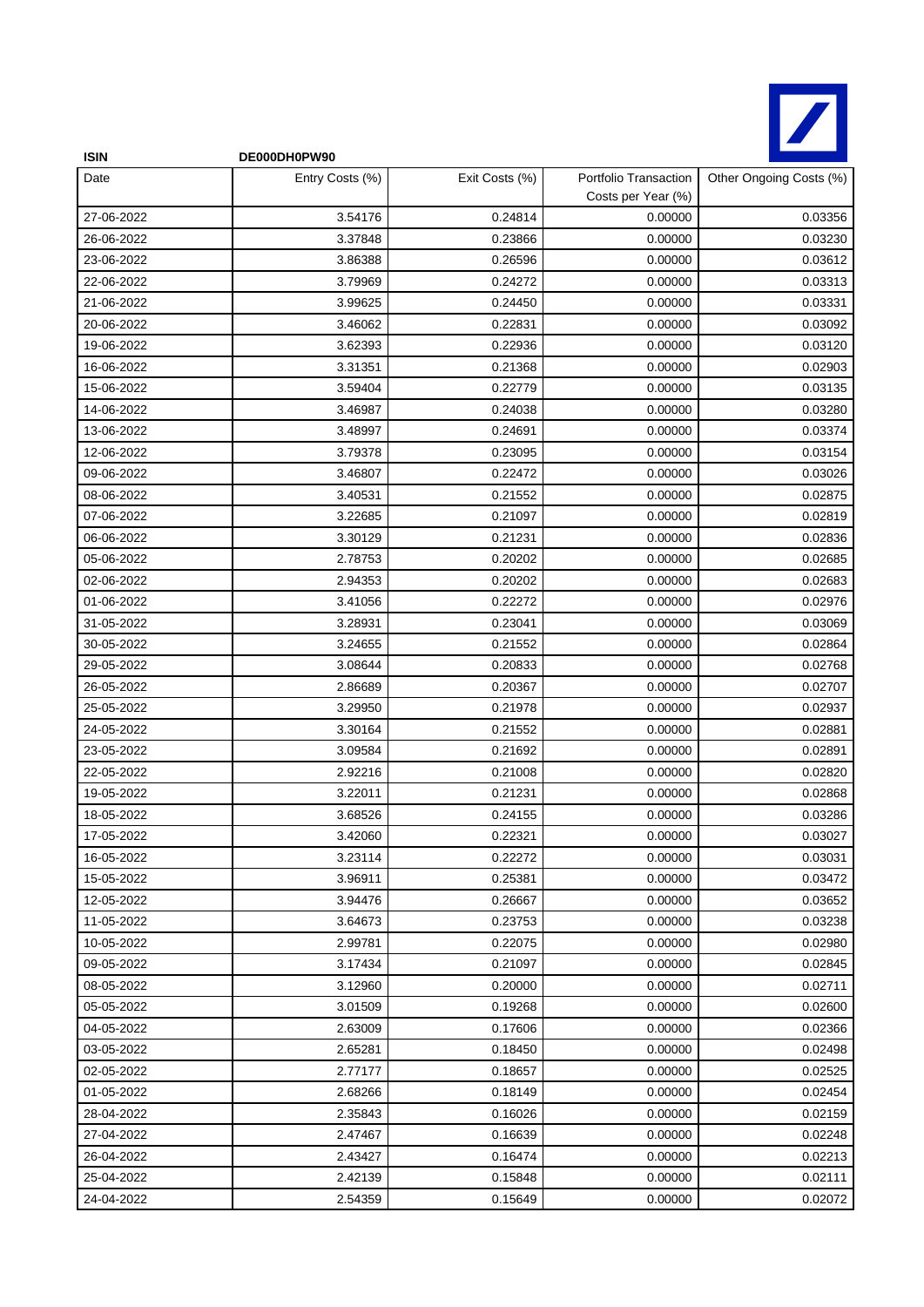| 21-04-2022 | 2.17546 | 0.14368 | 0.00000 | 0.01892 |
|------------|---------|---------|---------|---------|
| 20-04-2022 | 2.11365 | 0.13387 | 0.00000 | 0.01744 |
| 19-04-2022 | 2.12107 | 0.13351 | 0.00000 | 0.01753 |
| 18-04-2022 | 1.77793 | 0.12034 | 0.00000 | 0.01585 |
| 13-04-2022 | 1.80792 | 0.12361 | 0.00000 | 0.01610 |
| 12-04-2022 | 1.87690 | 0.12484 | 0.00000 | 0.01638 |
| 11-04-2022 | 2.02366 | 0.13193 | 0.00000 | 0.01726 |
| 10-04-2022 | 2.10560 | 0.13680 | 0.00000 | 0.01781 |
| 07-04-2022 | 2.12207 | 0.13908 | 0.00000 | 0.01817 |
| 06-04-2022 | 2.18965 | 0.14663 | 0.00000 | 0.01913 |
| 05-04-2022 | 2.28421 | 0.14684 | 0.00000 | 0.01913 |
| 04-04-2022 | 2.07936 | 0.14104 | 0.00000 | 0.01824 |
| 03-04-2022 | 2.07841 | 0.13870 | 0.00000 | 0.01785 |
| 31-03-2022 | 2.07911 | 0.14104 | 0.00000 | 0.01809 |
| 30-03-2022 | 2.11294 | 0.14006 | 0.00000 | 0.01786 |
| 29-03-2022 | 2.06718 | 0.13986 | 0.00000 | 0.01784 |
| 28-03-2022 | 2.03100 | 0.13812 | 0.00000 | 0.01782 |
| 27-03-2022 | 2.04854 | 0.13280 | 0.00000 | 0.01714 |
| 25-03-2022 | 1.95325 | 0.12642 | 0.00000 | 0.01629 |
| 24-03-2022 | 2.01901 | 0.13387 | 0.00000 | 0.01727 |
| 23-03-2022 | 2.01388 | 0.13477 | 0.00000 | 0.01735 |
| 22-03-2022 | 2.08233 | 0.13405 | 0.00000 | 0.01728 |
| 21-03-2022 | 2.03546 | 0.13423 | 0.00000 | 0.01720 |
| 18-03-2022 | 1.98206 | 0.13175 | 0.00000 | 0.01687 |
| 17-03-2022 | 1.85724 | 0.13089 | 0.00000 | 0.01680 |
| 16-03-2022 | 2.16913 | 0.13831 | 0.00000 | 0.01785 |
| 15-03-2022 | 2.21302 | 0.13812 | 0.00000 | 0.01779 |
| 14-03-2022 | 2.00456 | 0.12658 | 0.00000 | 0.01636 |
| 11-03-2022 | 1.88556 | 0.12165 | 0.00000 | 0.01570 |
| 10-03-2022 | 1.94246 | 0.12853 | 0.00000 | 0.01649 |
| 09-03-2022 | 1.74165 | 0.11682 | 0.00000 | 0.01512 |
| 08-03-2022 | 1.68828 | 0.11696 | 0.00000 | 0.01523 |
| 07-03-2022 | 1.79347 | 0.11933 | 0.00000 | 0.01556 |
| 04-03-2022 | 2.01109 | 0.13141 | 0.00000 | 0.01688 |
| 03-03-2022 | 1.98798 | 0.13106 | 0.00000 | 0.01674 |
| 02-03-2022 | 1.98088 | 0.13316 | 0.00000 | 0.01703 |
| 01-03-2022 | 2.22575 | 0.14535 | 0.00000 | 0.01832 |
| 28-02-2022 | 2.11657 | 0.14837 | 0.00000 | 0.01879 |
| 25-02-2022 | 2.30806 | 0.15060 | 0.00000 | 0.01905 |
| 24-02-2022 | 1.93016 | 0.13532 | 0.00000 | 0.01703 |
| 23-02-2022 | 2.24860 | 0.15456 | 0.00000 | 0.01926 |
| 22-02-2022 | 2.24863 | 0.15528 | 0.00000 | 0.01938 |
| 21-02-2022 | 2.49655 | 0.16129 | 0.00000 | 0.02007 |
| 18-02-2022 | 2.41384 | 0.15873 | 0.00000 | 0.01974 |
| 17-02-2022 | 2.40788 | 0.16181 | 0.00000 | 0.02015 |
| 16-02-2022 | 2.55497 | 0.16920 | 0.00000 | 0.02102 |
| 15-02-2022 | 2.60875 | 0.16978 | 0.00000 | 0.02116 |
| 14-02-2022 | 2.29271 | 0.16234 | 0.00000 | 0.02027 |
| 11-02-2022 | 2.79217 | 0.18215 | 0.00000 | 0.02261 |
| 10-02-2022 | 2.58383 | 0.17513 | 0.00000 | 0.02163 |
| 09-02-2022 | 2.65008 | 0.17762 | 0.00000 | 0.02197 |
| 08-02-2022 | 2.80198 | 0.18692 | 0.00000 | 0.02315 |
| 07-02-2022 | 2.69519 | 0.19231 | 0.00000 | 0.02378 |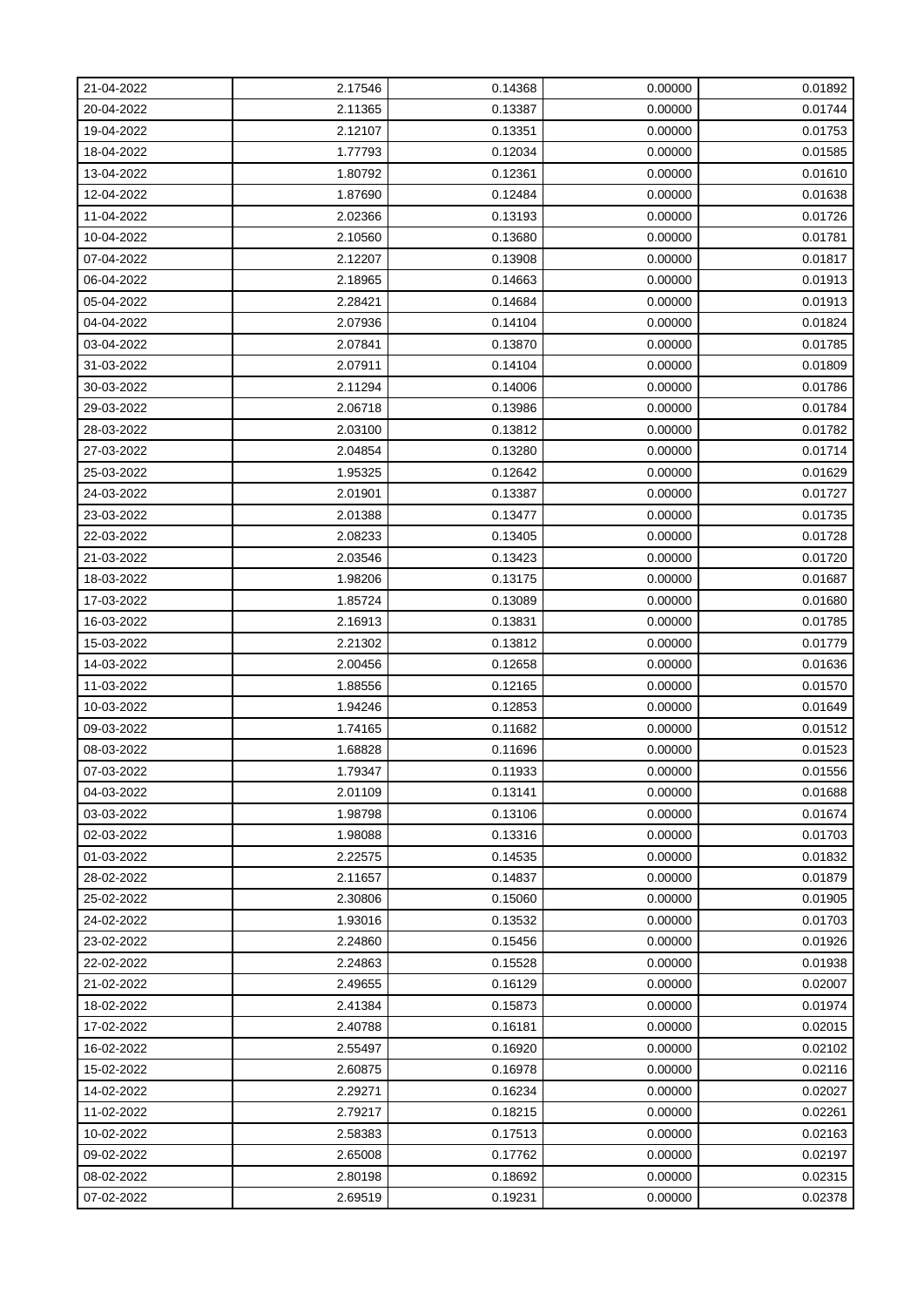| 04-02-2022 | 2.84756 | 0.19960 | 0.00000 | 0.02460 |
|------------|---------|---------|---------|---------|
| 03-02-2022 | 3.06650 | 0.19608 | 0.00000 | 0.02451 |
| 02-02-2022 | 2.71874 | 0.18939 | 0.00000 | 0.02369 |
| 01-02-2022 | 2.68230 | 0.19011 | 0.00000 | 0.02383 |
| 31-01-2022 | 2.77322 | 0.19231 | 0.00000 | 0.02429 |
| 28-01-2022 | 2.76161 | 0.18762 | 0.00000 | 0.02379 |
| 27-01-2022 | 2.74434 | 0.17153 | 0.00000 | 0.02162 |
| 26-01-2022 | 2.41397 | 0.15798 | 0.00000 | 0.01975 |
| 25-01-2022 | 2.57284 | 0.16260 | 0.00000 | 0.02031 |
| 24-01-2022 | 2.29307 | 0.15129 | 0.00000 | 0.01885 |
| 21-01-2022 | 2.23549 | 0.14970 | 0.00000 | 0.01862 |
| 20-01-2022 | 2.27775 | 0.15408 | 0.00000 | 0.01915 |
| 19-01-2022 | 2.29065 | 0.16313 | 0.00000 | 0.02027 |
| 18-01-2022 | 2.72765 | 0.18416 | 0.00000 | 0.02279 |
| 17-01-2022 | 2.72691 | 0.17986 | 0.00000 | 0.02219 |
| 14-01-2022 | 2.57376 | 0.17889 | 0.00000 | 0.02199 |
| 13-01-2022 | 2.78137 | 0.18018 | 0.00000 | 0.02214 |
| 12-01-2022 | 3.01802 | 0.19194 | 0.00000 | 0.02379 |
| 11-01-2022 | 2.91291 | 0.19268 | 0.00000 | 0.02392 |
| 10-01-2022 | 3.05056 | 0.19920 | 0.00000 | 0.02475 |
| 07-01-2022 | 3.18049 | 0.20747 | 0.00000 | 0.02583 |
| 06-01-2022 | 3.44541 | 0.20747 | 0.00000 | 0.02585 |
| 05-01-2022 | 2.70299 | 0.18182 | 0.00000 | 0.02266 |
| 04-01-2022 | 2.90598 | 0.18519 | 0.00000 | 0.02308 |
| 03-01-2022 | 2.72191 | 0.17513 | 0.00000 | 0.02172 |
| 31-12-2021 | 2.85244 | 0.18450 | 0.00000 | 0.02294 |
| 30-12-2021 | 2.95239 | 0.18832 | 0.00000 | 0.02346 |
| 29-12-2021 | 2.50769 | 0.17544 | 0.00000 | 0.02189 |
| 28-12-2021 | 2.74786 | 0.17825 | 0.00000 | 0.02215 |
| 27-12-2021 | 2.90113 | 0.18939 | 0.00000 | 0.02358 |
| 23-12-2021 | 2.66621 | 0.18450 | 0.00000 | 0.02293 |
| 22-12-2021 | 2.95393 | 0.19342 | 0.00000 | 0.02412 |
| 21-12-2021 | 2.68523 | 0.19231 | 0.00000 | 0.02394 |
| 20-12-2021 | 3.06427 | 0.19920 | 0.00000 | 0.02488 |
| 17-12-2021 | 2.89489 | 0.19157 | 0.00000 | 0.02377 |
| 16-12-2021 | 3.15190 | 0.20704 | 0.00000 | 0.02573 |
| 15-12-2021 | 3.27081 | 0.21786 | 0.00000 | 0.02716 |
| 14-12-2021 | 2.99289 | 0.20325 | 0.00000 | 0.02531 |
| 13-12-2021 | 3.12702 | 0.20408 | 0.00000 | 0.02545 |
| 10-12-2021 | 3.37040 | 0.21692 | 0.00000 | 0.02701 |
| 09-12-2021 | 3.11996 | 0.20040 | 0.00000 | 0.02488 |
| 08-12-2021 | 2.94216 | 0.19231 | 0.00000 | 0.02394 |
| 07-12-2021 | 2.86641 | 0.19763 | 0.00000 | 0.02465 |
| 06-12-2021 | 3.04834 | 0.19763 | 0.00000 | 0.02458 |
| 03-12-2021 | 2.97454 | 0.20121 | 0.00000 | 0.02502 |
| 02-12-2021 | 3.04519 | 0.19920 | 0.00000 | 0.02472 |
| 01-12-2021 | 2.83692 | 0.18519 | 0.00000 | 0.02296 |
| 30-11-2021 | 2.87516 | 0.18416 | 0.00000 | 0.02277 |
| 29-11-2021 | 2.36676 | 0.16835 | 0.00000 | 0.02094 |
| 26-11-2021 | 2.63957 | 0.16611 | 0.00000 | 0.02069 |
| 25-11-2021 | 2.33991 | 0.16181 | 0.00000 | 0.02024 |
| 24-11-2021 | 2.50007 | 0.16129 | 0.00000 | 0.02015 |
| 23-11-2021 | 2.31269 | 0.15432 | 0.00000 | 0.01922 |